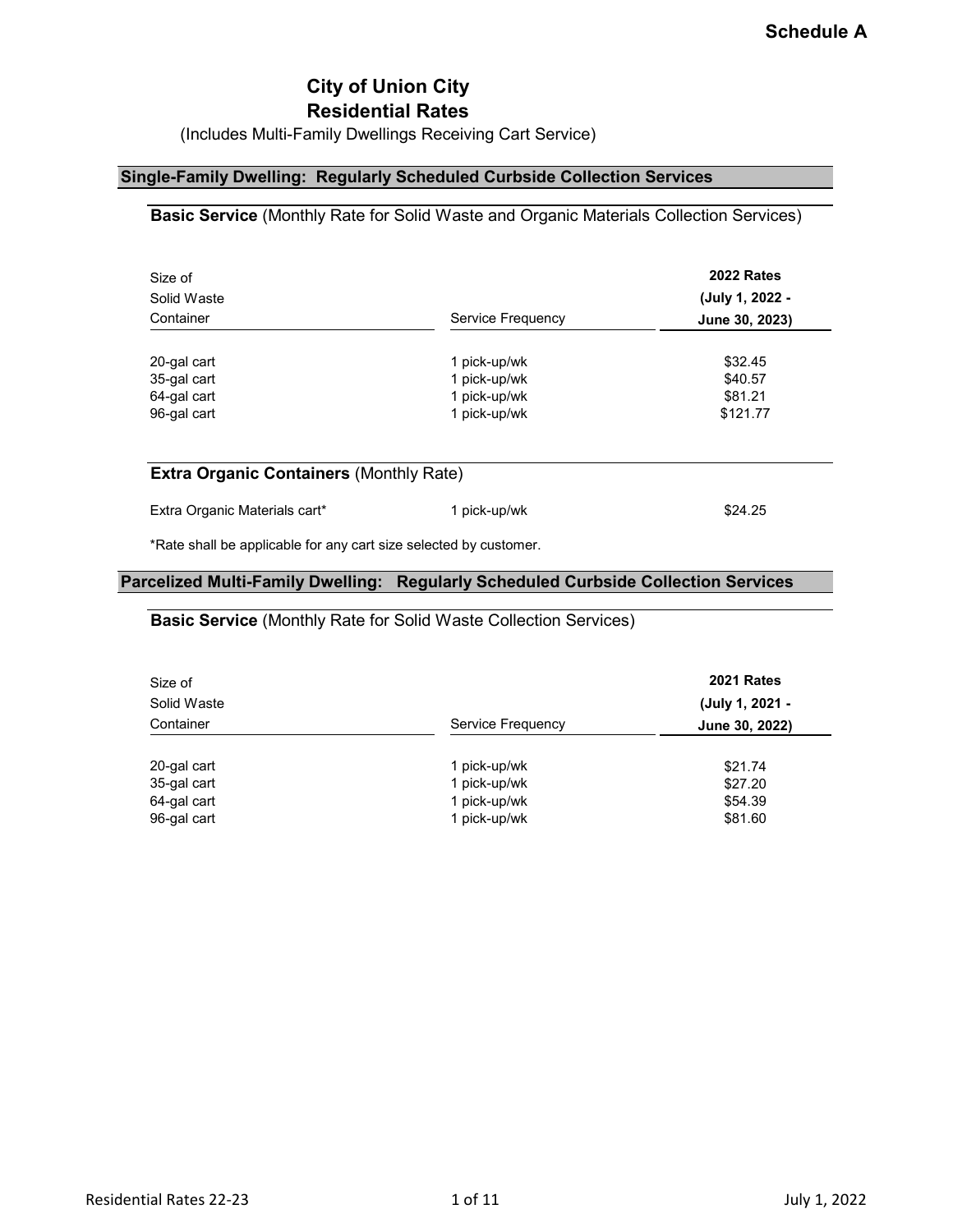# **City of Union City Residential Rates**

(Includes Multi-Family Dwellings Receiving Cart Service)

## **Extra Pick-Ups/On-Call Collection Services (Rate per pick-up) for Single-Family and Parcelized Multi-Family Customers**

|                                                                                                                       |                                                                   | <b>2021 Rates</b><br>(July 1, 2021 - |
|-----------------------------------------------------------------------------------------------------------------------|-------------------------------------------------------------------|--------------------------------------|
| Type of Service                                                                                                       | <b>Additional Description</b>                                     | June 30, 2022)                       |
| Extra 32-gal bag of Organic Materials<br>collected on customer's regularly scheduled<br>collection day                |                                                                   | \$27.21                              |
| Extra 32-gal bag of Solid Waste collected on<br>customer's regularly scheduled collection day                         |                                                                   | \$27.21                              |
| Extra 32-gal bag of Solid Waste collected on a<br>day other than the customer's regularly<br>scheduled collection day |                                                                   | \$53.03                              |
| Bulky Item Pickup fee for up to two items<br>(applies to pickups in excess of two cleanup<br>collections per year)    |                                                                   | \$90.93                              |
| Bulky Item Pickup fee for each additional item                                                                        | Applies to pickups in excess of 2<br>cleanup collections per year | \$30.34                              |
| Additional Bulky Item Pickup fee for each<br>appliance containing refrigerants                                        | Applies to pickups in excess of 2<br>cleanup collections per year | \$70.72                              |

## **Miscellaneous Services (Rate per event) for Single-Family and Parcelized Multi-Family Customers**

| Type of Service                                                                                                                                | Additional Description                                                                                                                                          | <b>2021 Rates</b><br>(July 1, 2021 -<br>June 30, 2022) |
|------------------------------------------------------------------------------------------------------------------------------------------------|-----------------------------------------------------------------------------------------------------------------------------------------------------------------|--------------------------------------------------------|
| 6-yard bin                                                                                                                                     | Maximum 3-day rental.<br>Homeowner may not place dirt,<br>rocks, concrete, construction<br>materials, tires, engine parts or<br>hazardous materials in the bin. | \$337.44                                               |
| Cart delivery/pick-up                                                                                                                          | Extra fee paid if customer<br>requests a change in Cart size<br>more than once per year                                                                         | \$70.72                                                |
| Cart replacement                                                                                                                               | Extra fee paid if customer<br>requires Cart replacement (one<br>replacement per year at no cost)                                                                | \$131.36                                               |
| Contamination charge (after issuance of<br>warning notices) for Recycling or Compost<br>(Organics) 20-gal cart collected as Solid<br>Waste $1$ | Extra fee paid if contents of<br>Recycling or Compost (Organics)<br>cart includes excessive<br>contamination and is collected as<br>Solid Waste                 | \$21.74                                                |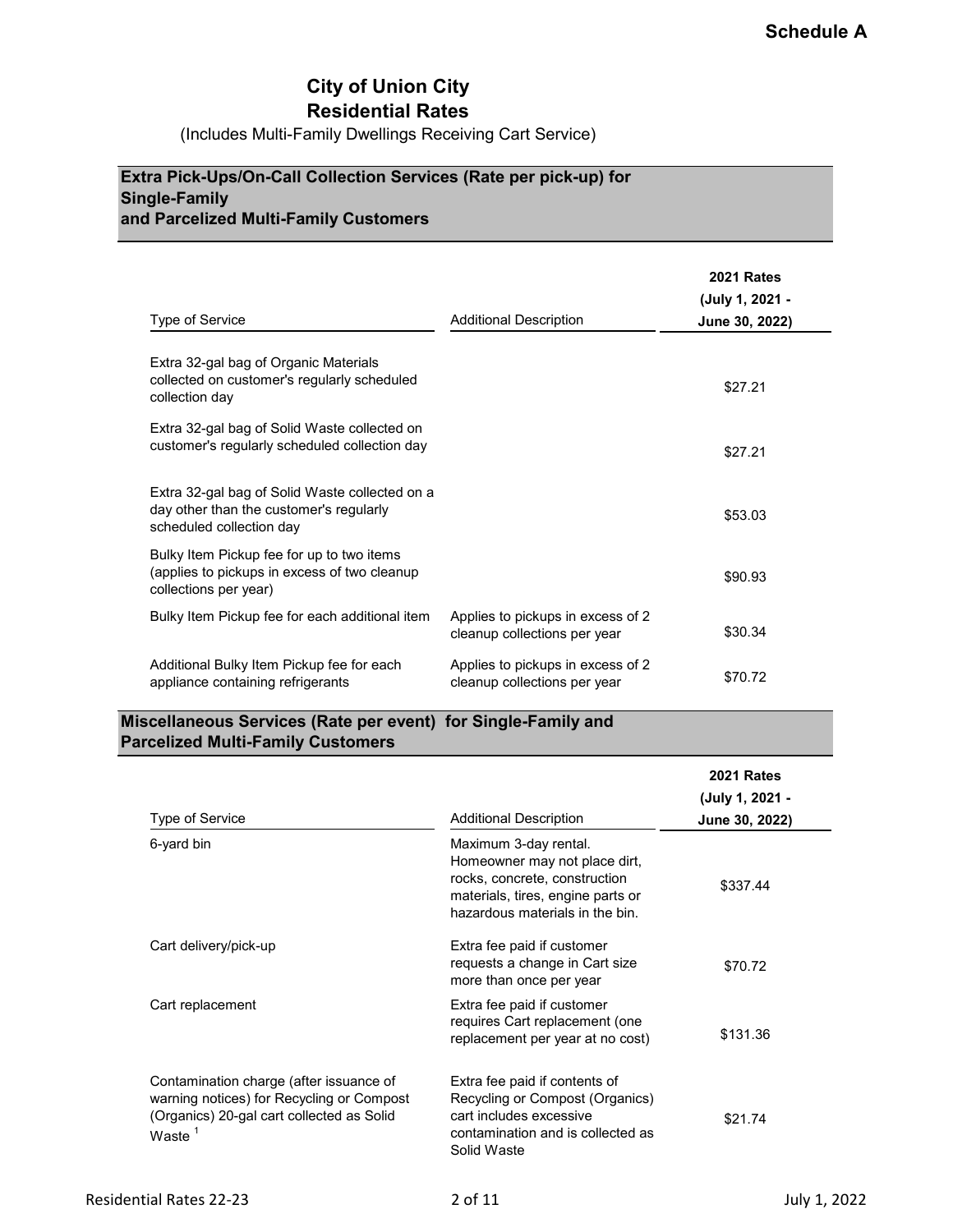# **City of Union City Residential Rates**

(Includes Multi-Family Dwellings Receiving Cart Service)

| Contamination charge (after issuance of<br>warning notices) for Recycling or Compost<br>(Organics) 35-gal cart collected as Solid<br>Waste $^{\rm 1}$ | Extra fee paid if contents of<br>Recycling or Compost (Organics)<br>cart includes excessive<br>contamination and is collected as<br>Solid Waste | \$27.20 |
|-------------------------------------------------------------------------------------------------------------------------------------------------------|-------------------------------------------------------------------------------------------------------------------------------------------------|---------|
| Contamination charge (after issuance of<br>warning notices) for Recycling or Compost<br>(Organics) 64-gal cart collected as Solid<br>Waste $^{\rm 1}$ | Extra fee paid if contents of<br>Recycling or Compost (Organics)<br>cart includes excessive<br>contamination and is collected as<br>Solid Waste | \$54.39 |
| Contamination charge (after issuance of<br>warning notices) for Recycling or Compost<br>(Organics) 96-gal cart collected as Solid<br>Waste $^{\rm 1}$ | Extra fee paid if contents of<br>Recycling or Compost (Organics)<br>cart includes excessive<br>contamination and is collected as<br>Solid Waste | \$81.60 |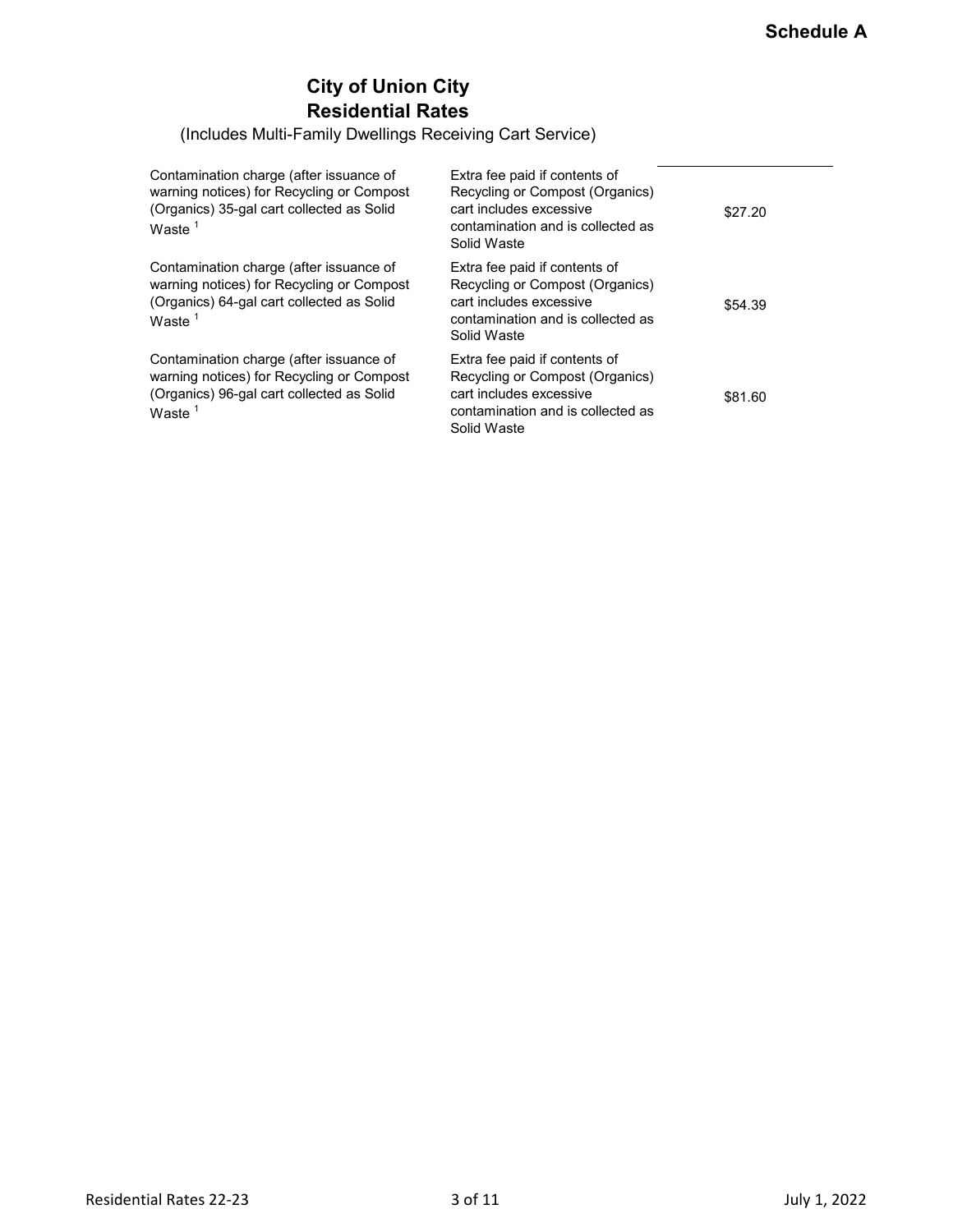#### **City of Union City Commercial Rates**

(Includes Multi-Family Dwellings Receiving Bin Service)

| Type of Service                          | Receptacle                                                   | Service Frequency<br>(Pick-Ups/Week) | 2022 Rates<br>(July 1, 2022 -<br>June 30, 2023) |
|------------------------------------------|--------------------------------------------------------------|--------------------------------------|-------------------------------------------------|
|                                          | Regularly Scheduled Solid Waste Cart Services (Monthly Rate) |                                      |                                                 |
|                                          |                                                              |                                      |                                                 |
| Solid Waste                              | 35-gallon cart                                               | 1                                    | \$40.77                                         |
|                                          | 64-gallon cart                                               | 1                                    | \$81.58                                         |
|                                          | 96-gallon cart                                               | 1                                    | \$122.35                                        |
|                                          | 35-gallon cart*                                              | $\mathbf{1}$                         | \$27.20                                         |
| *Tropics Mobile Home Park Customers Only |                                                              |                                      |                                                 |
|                                          | Regularly Scheduled Solid Waste Bin Services (Monthly Rate)  |                                      |                                                 |
|                                          |                                                              |                                      |                                                 |
| Solid Waste                              | 1 cubic yard container                                       | $\mathbf{1}$                         | \$168.57                                        |
|                                          |                                                              | $\overline{2}$                       | \$337.16                                        |
|                                          |                                                              | 3                                    | \$465.58                                        |
|                                          |                                                              | $\overline{4}$                       | \$593.99                                        |
|                                          |                                                              | 5                                    | \$827.29                                        |
|                                          |                                                              | 6                                    | \$853.21                                        |
| Solid Waste                              | 2 cubic yard container                                       | 1                                    | \$315.92                                        |
|                                          |                                                              | $\overline{2}$                       | \$573.10                                        |
|                                          |                                                              | 3                                    | \$830.41                                        |
|                                          |                                                              | 4                                    | \$1,087.62                                      |
|                                          |                                                              | 5                                    | \$1,344.81                                      |
|                                          |                                                              | 6                                    | \$1,604.43                                      |
|                                          |                                                              |                                      |                                                 |
| Solid Waste                              | 3 cubic yard container                                       | $\mathbf{1}$                         | \$441.73                                        |
|                                          |                                                              | $\overline{2}$                       | \$822.80                                        |
|                                          |                                                              | 3                                    | \$1,203.84                                      |
|                                          |                                                              | 4                                    | \$1,584.82                                      |
|                                          |                                                              | 5                                    | \$1,965.70                                      |
|                                          |                                                              | 6                                    | \$2,346.87                                      |
| Solid Waste                              | 4 cubic yard container                                       | $\mathbf{1}$                         | \$572.54                                        |
|                                          |                                                              | $\overline{2}$                       | \$1,074.31                                      |
|                                          |                                                              | 3                                    | \$1,576.01                                      |
|                                          |                                                              | 4                                    | \$2,077.86                                      |
|                                          |                                                              | 5                                    | \$2,579.59                                      |
|                                          |                                                              | 6                                    | \$3,081.34                                      |
|                                          |                                                              |                                      |                                                 |
| Solid Waste                              | 6 cubic yard container                                       | $\mathbf{1}$                         | \$855.58                                        |
|                                          |                                                              | 2                                    | \$1,608.17                                      |
|                                          |                                                              | 3                                    | \$2,360.73                                      |
|                                          |                                                              | $\overline{4}$                       | \$3,113.37                                      |
|                                          |                                                              | 5                                    | \$3,865.95                                      |
|                                          |                                                              | 6                                    | \$4,618.58                                      |
| Solid Waste                              | 7 cubic yard container                                       | 1                                    | \$981.01                                        |
|                                          |                                                              | 2                                    | \$1,859.02                                      |
|                                          |                                                              | 3                                    | \$2,737.00                                      |
|                                          |                                                              | 4                                    | \$3,923.95                                      |
|                                          |                                                              | 5                                    | \$4,493.16                                      |
|                                          |                                                              | 6                                    | \$5,371.08                                      |
|                                          |                                                              |                                      |                                                 |
| Solid Waste                              | 8 cubic yard container                                       | $\mathbf{1}$                         | \$1,135.68                                      |
|                                          |                                                              | $\sqrt{2}$                           | \$2,139.14                                      |
|                                          |                                                              | 3                                    | \$3,142.57                                      |
|                                          |                                                              | 4                                    | \$4,263.77                                      |
|                                          |                                                              | 5                                    | \$5,149.60                                      |
|                                          |                                                              | 6                                    | \$6,153.07                                      |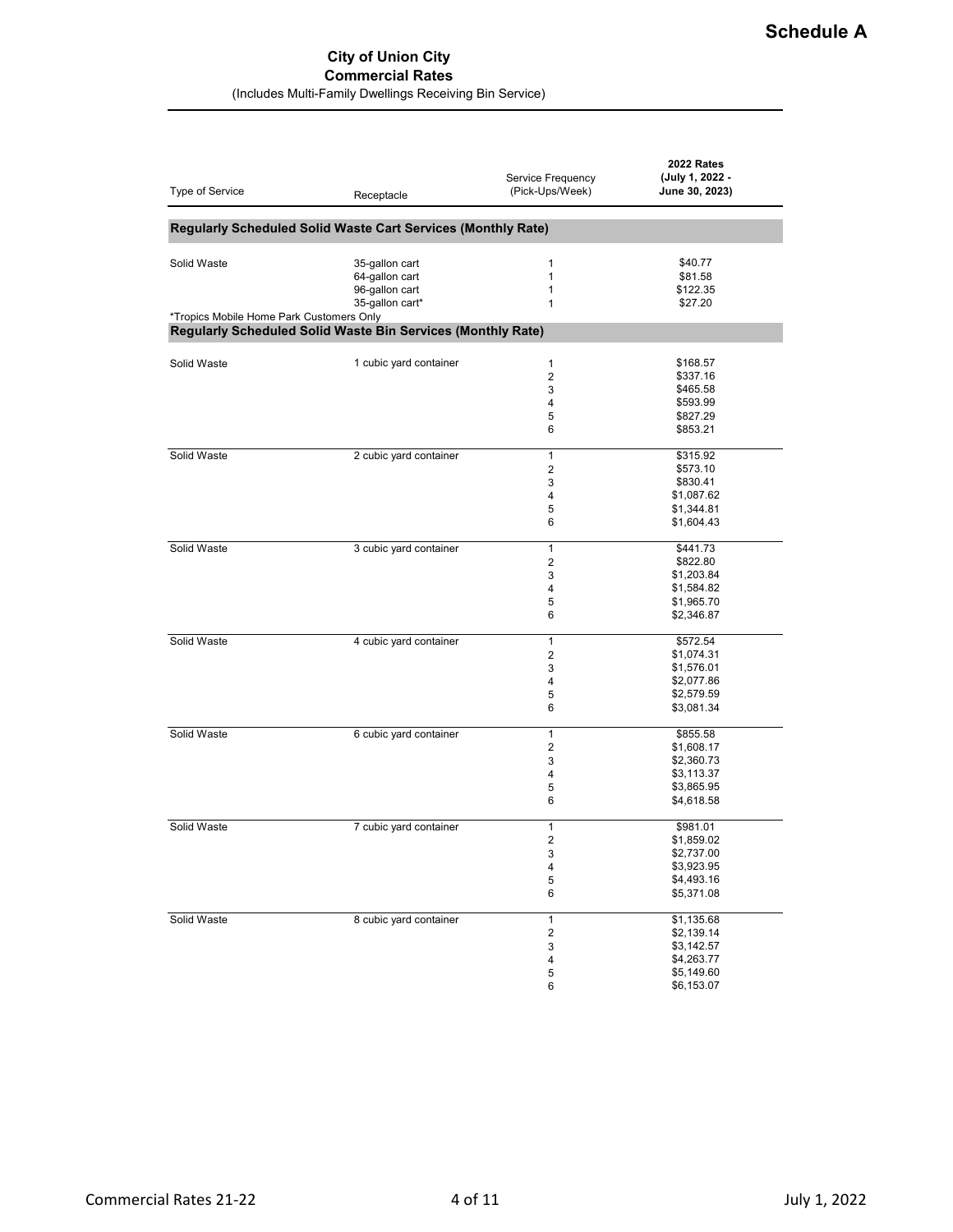# **City of Union City**

#### **Commercial Rates**

(Includes Multi-Family Dwellings Receiving Bin Service)

| <b>Regularly Scheduled Recyclable Materials Bin Services (Monthly Rate)</b> |  |  |
|-----------------------------------------------------------------------------|--|--|

| Recyclable Materials        | 1 cubic yard container | 1              | \$101.13   |
|-----------------------------|------------------------|----------------|------------|
|                             |                        | $\overline{2}$ | \$202.29   |
|                             |                        | 3              | \$279.33   |
|                             |                        | 4              | \$356.40   |
|                             |                        | 5              | \$496.36   |
|                             |                        | 6              | \$511.92   |
| Recyclable Materials        | 2 cubic yard container | $\mathbf{1}$   | \$189.57   |
|                             |                        | $\overline{c}$ | \$343.87   |
|                             |                        | 3              | \$498.25   |
|                             |                        | 4              | \$652.57   |
|                             |                        | 5              | \$806.88   |
|                             |                        | 6              | \$962.66   |
| <b>Recyclable Materials</b> | 3 cubic yard container | $\mathbf{1}$   | \$265.02   |
|                             |                        | $\overline{2}$ | \$493.67   |
|                             |                        | 3              | \$722.29   |
|                             |                        | 4              | \$950.89   |
|                             |                        | 5              | \$1,179.42 |
|                             |                        | 6              | \$1,408.13 |
| <b>Recyclable Materials</b> | 4 cubic yard container | $\mathbf{1}$   | \$343.53   |
|                             |                        | $\overline{2}$ | \$644.58   |
|                             |                        | 3              | \$945.62   |
|                             |                        | 4              | \$1,246.72 |
|                             |                        | 5              | \$1,547.75 |
|                             |                        | 6              | \$1,848.80 |
| Recyclable Materials        | 6 cubic yard container | $\mathbf{1}$   | \$513.35   |
|                             |                        | $\overline{2}$ | \$964.91   |
|                             |                        | 3              | \$1,416.45 |
|                             |                        | 4              | \$1,868.01 |
|                             |                        | 5              | \$2,319.57 |
|                             |                        | 6              | \$2,771.16 |
| Recyclable Materials        | 7 cubic yard container | $\mathbf{1}$   | \$588.62   |
|                             |                        | 2              | \$1,115.42 |
|                             |                        | 3              | \$1,642.20 |
|                             |                        | 4              | \$2,354.38 |
|                             |                        | 5              | \$2,695.88 |
|                             |                        | 6              | \$3,222.64 |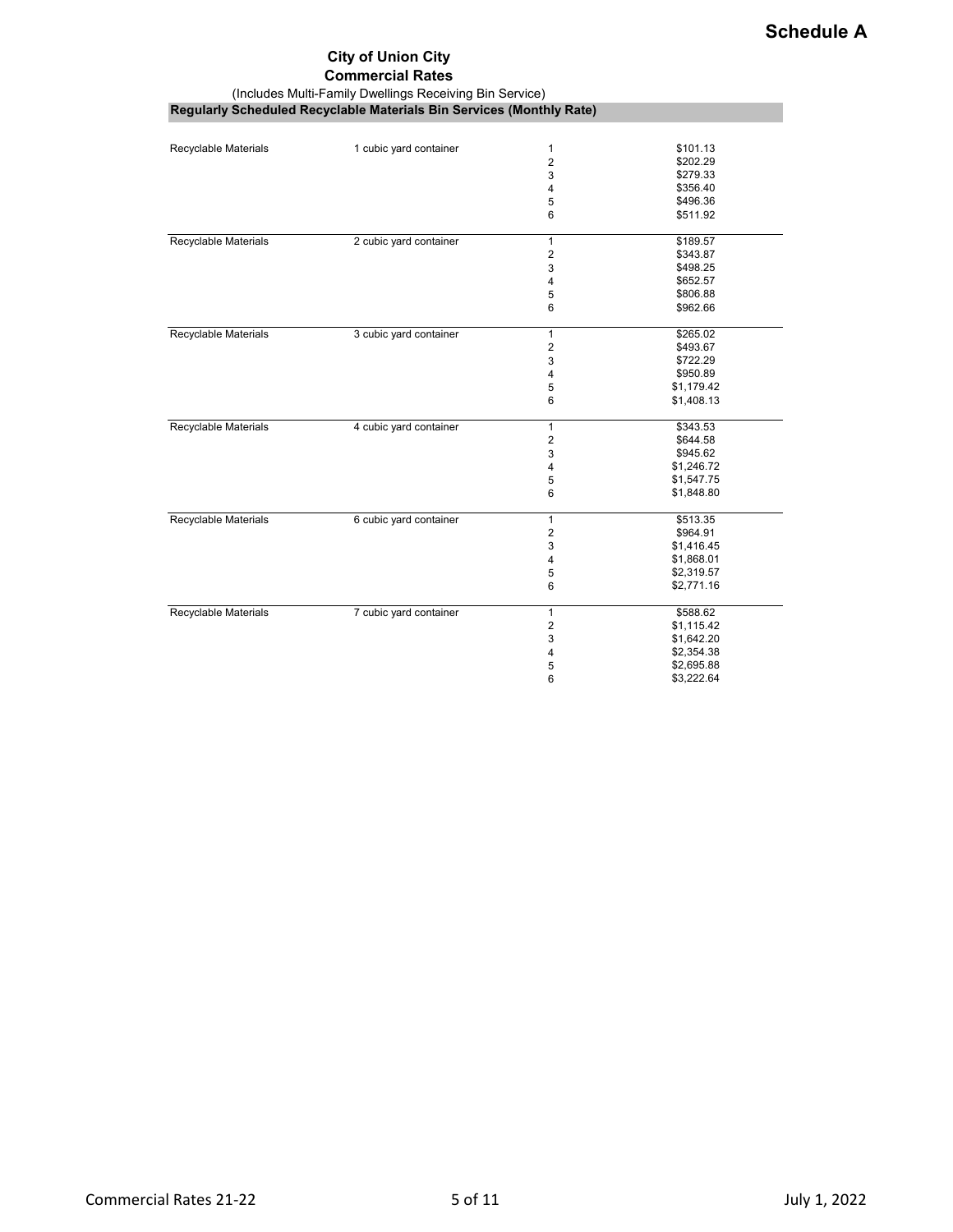# **City of Union City**

#### **Commercial Rates**

| (Includes Multi-Family Dwellings Receiving Bin Service)<br>Non-Parcelized Multi-Family Dwelling:<br>Regularly Scheduled Recyclable Materials Services (Monthly Rate) |                                                                   |                                                    |                                                                            |  |
|----------------------------------------------------------------------------------------------------------------------------------------------------------------------|-------------------------------------------------------------------|----------------------------------------------------|----------------------------------------------------------------------------|--|
| Recyclable Materials                                                                                                                                                 | Various Bin Sizes                                                 | Per Dwelling Unit                                  | \$7.68                                                                     |  |
|                                                                                                                                                                      | Regularly Scheduled Organic Materials Services (Monthly Rate)     |                                                    |                                                                            |  |
| Organics                                                                                                                                                             | 64-gallon cart                                                    | 1<br>$\overline{2}$<br>3<br>4<br>5<br>6            | \$48.95<br>\$97.88<br>\$146.84<br>\$195.79<br>\$244.72<br>\$293.68         |  |
| Organics                                                                                                                                                             | 1 cubic yard container                                            | $\mathbf{1}$<br>$\overline{2}$<br>3<br>4<br>5<br>6 | \$101.13<br>\$202.29<br>\$279.33<br>\$356.40<br>\$496.36<br>\$511.92       |  |
| Organics                                                                                                                                                             | 2 cubic yard container                                            | $\mathbf{1}$<br>2<br>3<br>4<br>5<br>6              | \$189.57<br>\$343.87<br>\$498.25<br>\$652.57<br>\$806.88<br>\$962.66       |  |
| Organics                                                                                                                                                             | 3 cubic yard container                                            | $\mathbf{1}$<br>2<br>3<br>4<br>5<br>6              | \$265.02<br>\$493.67<br>\$722.29<br>\$950.89<br>\$1,179.42<br>\$1,408.13   |  |
| Organics                                                                                                                                                             | 4 cubic yard container                                            | $\mathbf{1}$<br>$\overline{2}$<br>3<br>4<br>5<br>6 | \$343.53<br>\$644.58<br>\$945.62<br>\$1,246.72<br>\$1,547.75<br>\$1,848.80 |  |
|                                                                                                                                                                      | Regularly Scheduled Green Waste Materials Services (Monthly Rate) |                                                    |                                                                            |  |
| Green Waste                                                                                                                                                          | 64-gallon cart                                                    | 1<br>$\overline{\mathbf{c}}$<br>3                  | \$61.19<br>\$122.38<br>\$169.00                                            |  |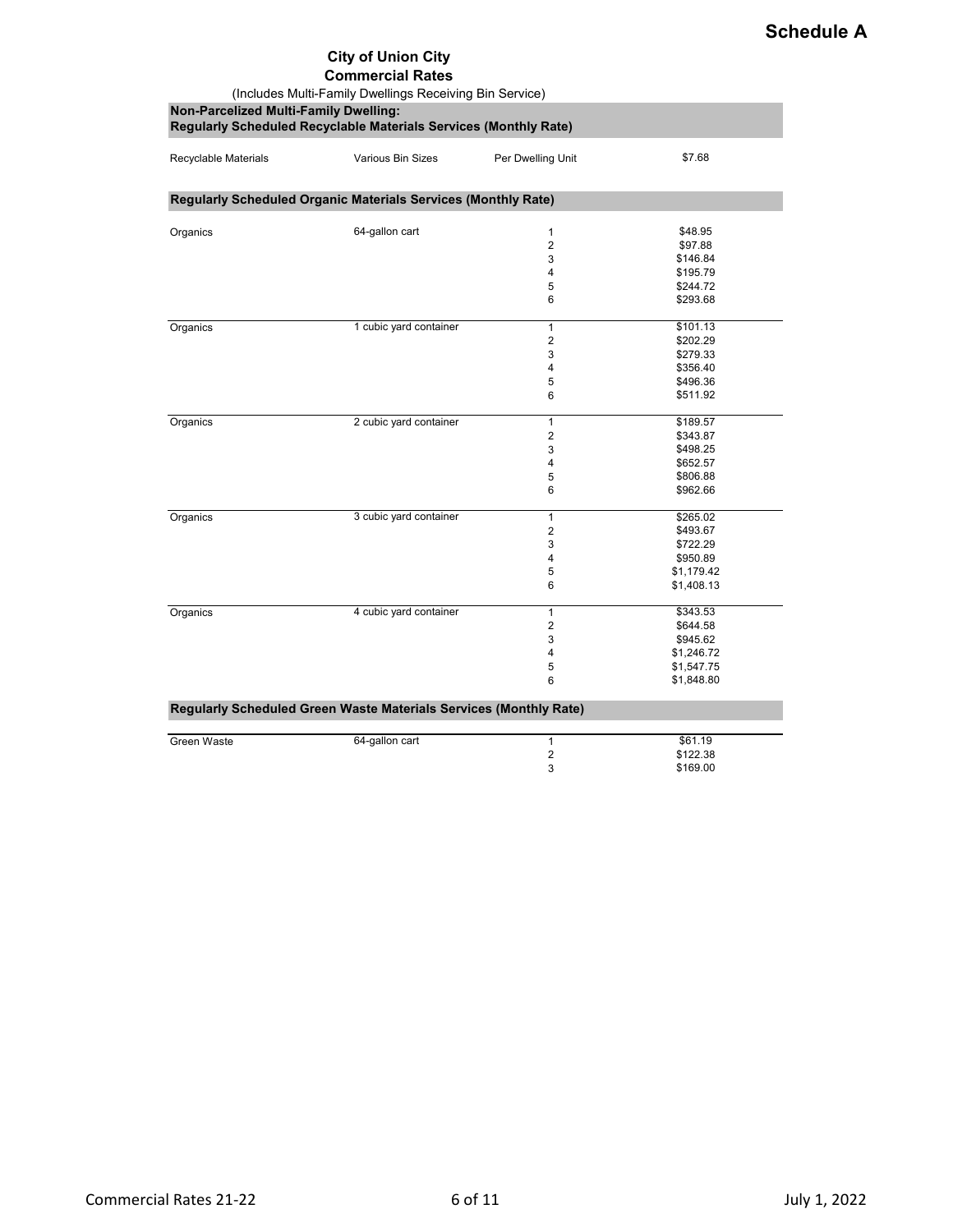### **City of Union City Commercial Rates**

|                                                                                                                                                                | (Includes Multi-Family Dwellings Receiving Bin Service) |                        |          |
|----------------------------------------------------------------------------------------------------------------------------------------------------------------|---------------------------------------------------------|------------------------|----------|
|                                                                                                                                                                |                                                         | 4                      | \$215.61 |
|                                                                                                                                                                |                                                         | 5                      | \$300.29 |
| Green Waste                                                                                                                                                    | 96-galllon cart                                         | $\mathbf{1}$           | \$91.75  |
|                                                                                                                                                                |                                                         | 2                      | \$183.53 |
|                                                                                                                                                                |                                                         | 3                      | \$253.43 |
|                                                                                                                                                                |                                                         | 4<br>5                 | \$323.35 |
|                                                                                                                                                                |                                                         |                        | \$450.34 |
| Regularly Scheduled Solid Waste Front Load Compactor Services                                                                                                  |                                                         |                        |          |
| Compacted rate per yard                                                                                                                                        |                                                         | Per-Occurrence,        |          |
|                                                                                                                                                                |                                                         | Per-Cubic-Yard Rate*   | \$59.30  |
|                                                                                                                                                                |                                                         |                        |          |
| * For example,<br>If a customer has 2 cubic yard compactor bin service, 2 times per week, then monthly rate = $2 \times 2 \times $59.3 \times 4.33 = $1011.31$ |                                                         |                        |          |
| If a customer has 3 cubic yard compactor bin service, 1 time per week, then monthly rate = $3 \times 1 \times $59.3 \times 4.33 = $758.49$                     |                                                         |                        |          |
|                                                                                                                                                                |                                                         |                        |          |
| Regularly Scheduled Recyclable Materials Front Load Compactor Services                                                                                         |                                                         |                        |          |
| Compacted rate per yard                                                                                                                                        |                                                         | Per-Occurrence,        |          |
|                                                                                                                                                                |                                                         | Per-Cubic-Yard Rate*   | \$14.83  |
|                                                                                                                                                                |                                                         |                        |          |
| * For example,                                                                                                                                                 |                                                         |                        |          |
| If a customer has 2 cubic yard compactor bin service, 2 times per week, then monthly rate = $2 \times 2 \times $14.83 \times 4.33 = $252.87$                   |                                                         |                        |          |
| If a customer has 3 cubic yard compactor bin service, 1 time per week, then monthly rate = $3 \times 1 \times $14.83 \times 4.33 = $189.65$                    |                                                         |                        |          |
| <b>Regularly Scheduled Organic Materials Front Load Compactor Services</b>                                                                                     |                                                         |                        |          |
| Compacted rate per yard                                                                                                                                        |                                                         | Per-Occurrence,        |          |
|                                                                                                                                                                |                                                         | Per-Cubic-Yard Rate*   | \$50.61  |
| * For example,                                                                                                                                                 |                                                         |                        |          |
| If a customer has 2 cubic yard compactor bin service, 2 times per week, then monthly rate = $2 \times 2 \times $50.61 \times 4.33 = $863.06$                   |                                                         |                        |          |
| If a customer has 3 cubic yard compactor bin service, 1 time per week, then monthly rate = $3 \times 1 \times $50.61 \times 4.33 = $647.29$                    |                                                         |                        |          |
|                                                                                                                                                                |                                                         |                        |          |
| Additional Solid Waste Pick-Ups/On-Call Collection (Per Occurrence)                                                                                            |                                                         |                        |          |
| Additional Solid Waste bin collected                                                                                                                           | 1 cubic yard container                                  | Per-Occurrence         |          |
| on customer's regularly scheduled                                                                                                                              |                                                         | Rate                   | \$29.68  |
| collection day                                                                                                                                                 | 2 cubic yard container                                  | Per-Occurrence         | \$59.29  |
|                                                                                                                                                                | 3 cubic yard container                                  | Rate<br>Per-Occurrence |          |
|                                                                                                                                                                |                                                         | Rate                   | \$87.97  |
|                                                                                                                                                                | 4 cubic yard container                                  | Per-Occurrence         | \$115.90 |
|                                                                                                                                                                | 6 cubic yard container                                  | Rate<br>Per-Occurrence |          |
|                                                                                                                                                                |                                                         | Rate                   | \$173.75 |
|                                                                                                                                                                | 7 cubic yard container                                  | Per-Occurrence         | \$202.78 |
|                                                                                                                                                                |                                                         | Rate                   |          |
|                                                                                                                                                                | 8 cubic yard container                                  | Per-Occurrence<br>Rate | \$231.74 |
|                                                                                                                                                                |                                                         |                        |          |
| Additional Solid Waste bin collected<br>on a day other than the customer's                                                                                     | 1 cubic yard container                                  | Per-Occurrence<br>Rate | \$69.74  |
| regularly scheduled collection day                                                                                                                             | 2 cubic yard container                                  | Per-Occurrence         | \$99.47  |
|                                                                                                                                                                |                                                         | Rate                   |          |
|                                                                                                                                                                | 3 cubic yard container                                  | Per-Occurrence<br>Rate | \$128.38 |
|                                                                                                                                                                | 4 cubic yard container                                  | Per-Occurrence         | \$156.38 |
|                                                                                                                                                                |                                                         | Rate                   |          |
|                                                                                                                                                                | 6 cubic yard container                                  | Per-Occurrence<br>Rate | \$214.54 |
|                                                                                                                                                                | 7 cubic yard container                                  | Per-Occurrence         |          |
|                                                                                                                                                                |                                                         | Rate                   | \$243.30 |
|                                                                                                                                                                | 8 cubic yard container                                  | Per-Occurrence<br>Rate | \$278.05 |
|                                                                                                                                                                |                                                         |                        |          |
| Extra can or bag of Solid Waste                                                                                                                                | 35-gal can or bag                                       | Per-Occurrence         | \$35.31  |
| collected on customer's regularly<br>scheduled collection day                                                                                                  | 64-gal can or bag                                       | Rate<br>Per-Occurrence |          |
|                                                                                                                                                                |                                                         | Rate                   | \$55.54  |
|                                                                                                                                                                | 96-gal can or bag                                       | Per-Occurrence         |          |
|                                                                                                                                                                |                                                         | Rate                   | \$70.08  |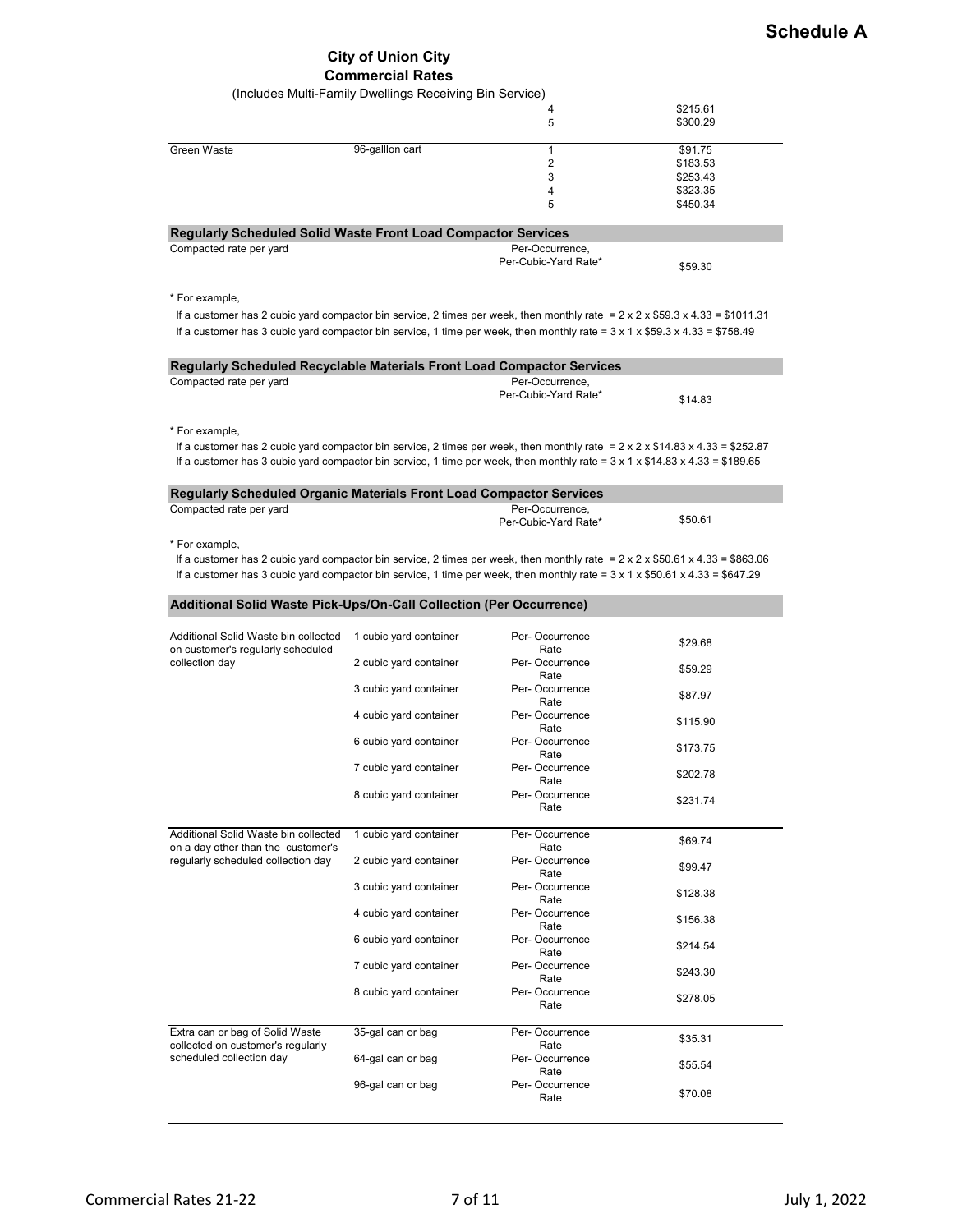# **Schedule A**

# **City of Union City**

|                                                                              | <b>Commercial Rates</b>                                 |                        |          |
|------------------------------------------------------------------------------|---------------------------------------------------------|------------------------|----------|
|                                                                              | (Includes Multi-Family Dwellings Receiving Bin Service) |                        |          |
| Extra can or bag of Solid Waste<br>collected on a day other than the         | 35-gal can or bag                                       | Per-Occurrence<br>Rate | \$61.91  |
| customer's regularly scheduled<br>collection day                             | 64-gal can or bag                                       | Per-Occurrence<br>Rate | \$82.17  |
|                                                                              | 96-gal can or bag                                       | Per-Occurrence<br>Rate | \$96.62  |
| Additional Recyclable Materials Pick-Ups/On-Call Collection (Per Occurrence) |                                                         |                        |          |
|                                                                              |                                                         |                        |          |
| Additional Recyclable Materials bin<br>collected on customer's regularly     | 1 cubic yard container                                  | Per-Occurrence<br>Rate | \$17.80  |
| scheduled collection day                                                     | 2 cubic yard container                                  | Per-Occurrence<br>Rate | \$35.58  |
|                                                                              | 3 cubic yard container                                  | Per-Occurrence<br>Rate | \$52.78  |
|                                                                              | 4 cubic yard container                                  | Per-Occurrence<br>Rate | \$69.56  |
|                                                                              | 6 cubic yard container                                  | Per-Occurrence<br>Rate | \$104.25 |
|                                                                              | 7 cubic yard container                                  | Per-Occurrence<br>Rate | \$121.67 |
| Additional Recyclable Materials bin                                          | 1 cubic yard container                                  | Per-Occurrence         | \$41.83  |
| collected on a day other than the                                            |                                                         | Rate                   |          |
| customer's regularly scheduled<br>collection day                             | 2 cubic yard container                                  | Per-Occurrence<br>Rate | \$59.70  |
|                                                                              | 3 cubic yard container                                  | Per-Occurrence<br>Rate | \$77.03  |
|                                                                              | 4 cubic yard container                                  | Per-Occurrence<br>Rate | \$93.82  |
|                                                                              | 6 cubic yard container                                  | Per-Occurrence<br>Rate | \$128.73 |
|                                                                              | 7 cubic yard container                                  | Per-Occurrence<br>Rate | \$145.97 |
|                                                                              |                                                         |                        |          |
| Extra can or bag of Recyclable<br>Materials collected on customer's          | 35-gal can or bag                                       | Per-Occurrence<br>Rate | \$21.19  |
| regularly scheduled collection day                                           | 64-gal can or bag                                       | Per-Occurrence<br>Rate | \$33.33  |
|                                                                              | 96-gal can or bag                                       | Per-Occurrence<br>Rate | \$42.06  |
|                                                                              |                                                         |                        |          |
| Extra can or bag of Recyclable<br>Materials collected on a day other         | 35-gal can or bag                                       | Per-Occurrence<br>Rate | \$37.14  |
| than the customer's regularly<br>scheduled collection day                    | 64-gal can or bag                                       | Per-Occurrence<br>Rate | \$49.31  |
|                                                                              | 96-gal can or bag                                       | Per-Occurrence<br>Rate | \$57.99  |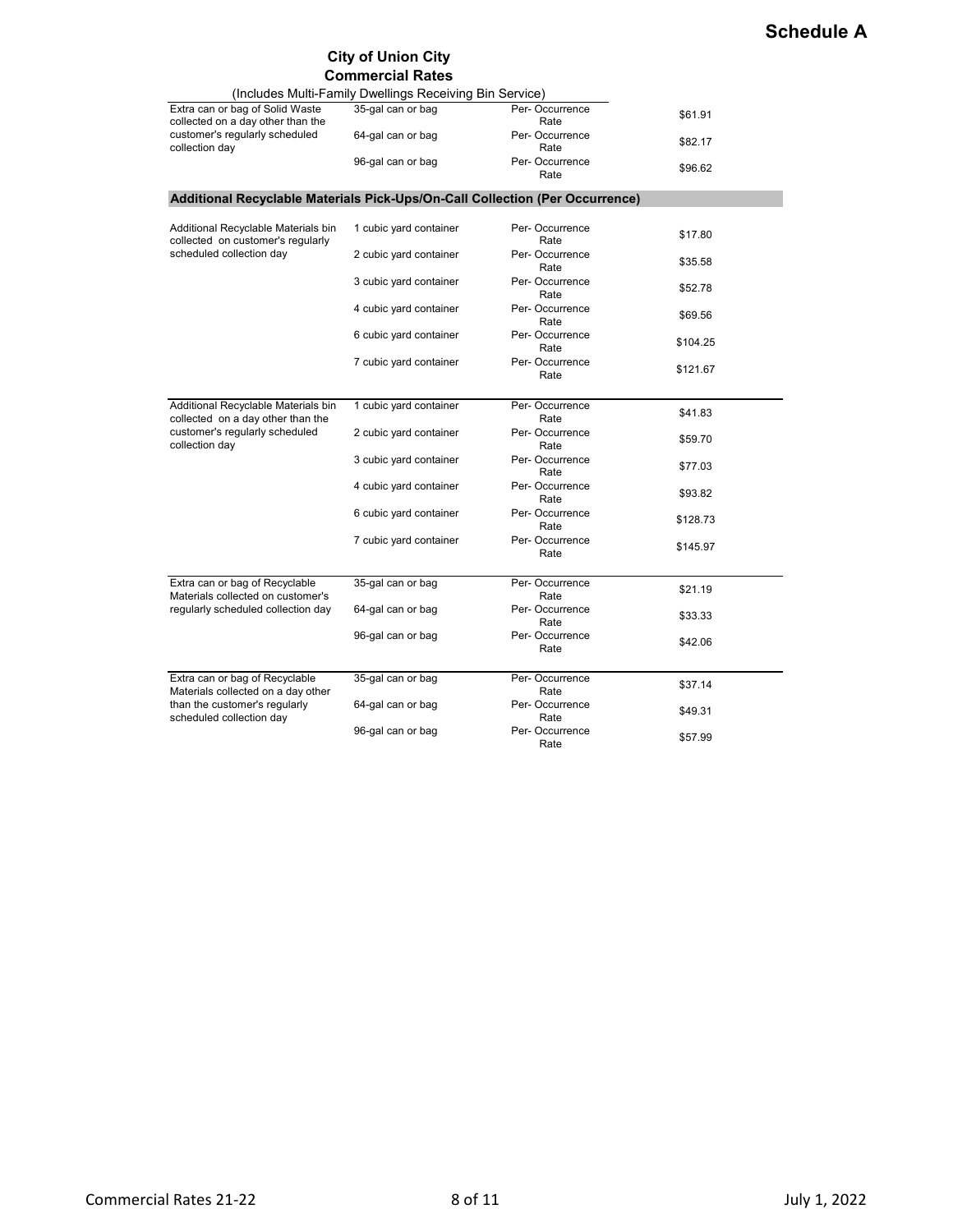## **City of Union City**

#### **Commercial Rates**

| (Includes Multi-Family Dwellings Receiving Bin Service)<br>Additional Organic Materials Pick-Ups/On-Call Collection (Per Occurrence) |                                                                                 |                                                                                                                        |          |
|--------------------------------------------------------------------------------------------------------------------------------------|---------------------------------------------------------------------------------|------------------------------------------------------------------------------------------------------------------------|----------|
|                                                                                                                                      |                                                                                 |                                                                                                                        |          |
| Additional Organic Materials collected 64-gal cart<br>on customer's regularly scheduled                                              |                                                                                 | Per-Occurrence<br>Rate                                                                                                 | \$17.80  |
| collection day                                                                                                                       | 1 cubic yard container                                                          | Per-Occurrence<br>Rate                                                                                                 | \$35.58  |
|                                                                                                                                      | 2 cubic yard container                                                          | Per-Occurrence<br>Rate                                                                                                 | \$52.78  |
|                                                                                                                                      | 3 cubic yard container                                                          | Per-Occurrence<br>Rate                                                                                                 | \$69.56  |
|                                                                                                                                      | 4 cubic yard container                                                          | Per-Occurrence<br>Rate                                                                                                 | \$104.25 |
| Additional Organic Materials collected 64-gal cart<br>on a day other than the customer's                                             |                                                                                 | Per-Occurrence<br>Rate                                                                                                 | \$41.83  |
| regularly scheduled collection day                                                                                                   | 1 cubic yard container                                                          | Per-Occurrence<br>Rate                                                                                                 | \$59.70  |
|                                                                                                                                      | 2 cubic yard container                                                          | Per-Occurrence<br>Rate                                                                                                 | \$77.03  |
|                                                                                                                                      | 3 cubic yard container                                                          | Per-Occurrence<br>Rate                                                                                                 | \$93.82  |
|                                                                                                                                      | 4 cubic yard container                                                          | Per-Occurrence<br>Rate                                                                                                 | \$128.73 |
| <b>Miscellaneous Charges</b>                                                                                                         |                                                                                 |                                                                                                                        |          |
| Hasp & lock for bin, one time charge                                                                                                 | Not Applicable                                                                  | Per-Occurrence<br>Rate                                                                                                 | \$273.13 |
| Replace lock                                                                                                                         | Not Applicable                                                                  | Per-Occurrence<br>Rate                                                                                                 | \$52.34  |
| Steam cleaning                                                                                                                       | Not Applicable                                                                  | Per-Occurrence<br>Rate                                                                                                 | \$146.56 |
| Bin delivery/pick-up                                                                                                                 | Not Applicable                                                                  | Extra fee paid if<br>customer requests a<br>change in Bin size<br>more than once per                                   | \$182.74 |
| Non-Parcelized Multi-Family<br>Dwellings - Additional Bulky Item<br>Pickup fee for each major appliance                              | Not Applicable                                                                  | Per-Occurrence<br>Rate                                                                                                 | \$70.72  |
| Bin push/pull charge                                                                                                                 | 10- feet increments from<br>permanent placement of<br>container to service area | Based on Weekly<br>Service Frequency Per<br>10 Feet (e.g. 2yd 2 x<br>/wk = $2 \times$ Rate; 3 yd<br>$1x/wk = 1 x Rate$ | \$20.33  |
| Lock/unlock charge                                                                                                                   | Not Applicable                                                                  | Per-Occurrence<br>Rate                                                                                                 | \$20.33  |
| Lock/unlock charge with push/pull<br>charge                                                                                          | Not Applicable                                                                  | Per Weekly Service<br>Frequency                                                                                        | \$5.08   |
| Overage charge (after issuance of<br>warning notice)                                                                                 | Various Bin Sizes; All<br><b>Material Types</b>                                 | Per-Occurrence<br>Rate                                                                                                 | \$46.42  |
|                                                                                                                                      | 1 cubic yard container                                                          | Per-Occurrence<br>Rate                                                                                                 | \$29.68  |
|                                                                                                                                      | 2 cubic yard container                                                          | Per-Occurrence<br>Rate                                                                                                 | \$59.29  |
| Contamination charge (after issuance                                                                                                 | 3 cubic yard container                                                          | Per-Occurrence<br>Rate                                                                                                 | \$87.97  |
| of warning notices) for regular bin<br>service of Recycling or Compost                                                               | 4 cubic yard container                                                          | Per-Occurrence<br>Rate                                                                                                 | \$115.90 |
| (Organics) collected as Solid Waste <sup>1</sup>                                                                                     | 6 cubic yard container                                                          | Per-Occurrence<br>Rate                                                                                                 | \$173.75 |
|                                                                                                                                      | 7 cubic yard container                                                          | Per-Occurrence<br>Rate                                                                                                 | \$202.78 |
|                                                                                                                                      | 8 cubic yard container                                                          | Per-Occurrence<br>Rate                                                                                                 | \$231.74 |

Note: Miscellaneous charges listed on the residential rate sheet apply to commercial customers as appropriate

 $1$  Rate charged is the same as: Additional Solid Waste bin collected on customer's regularly scheduled collection day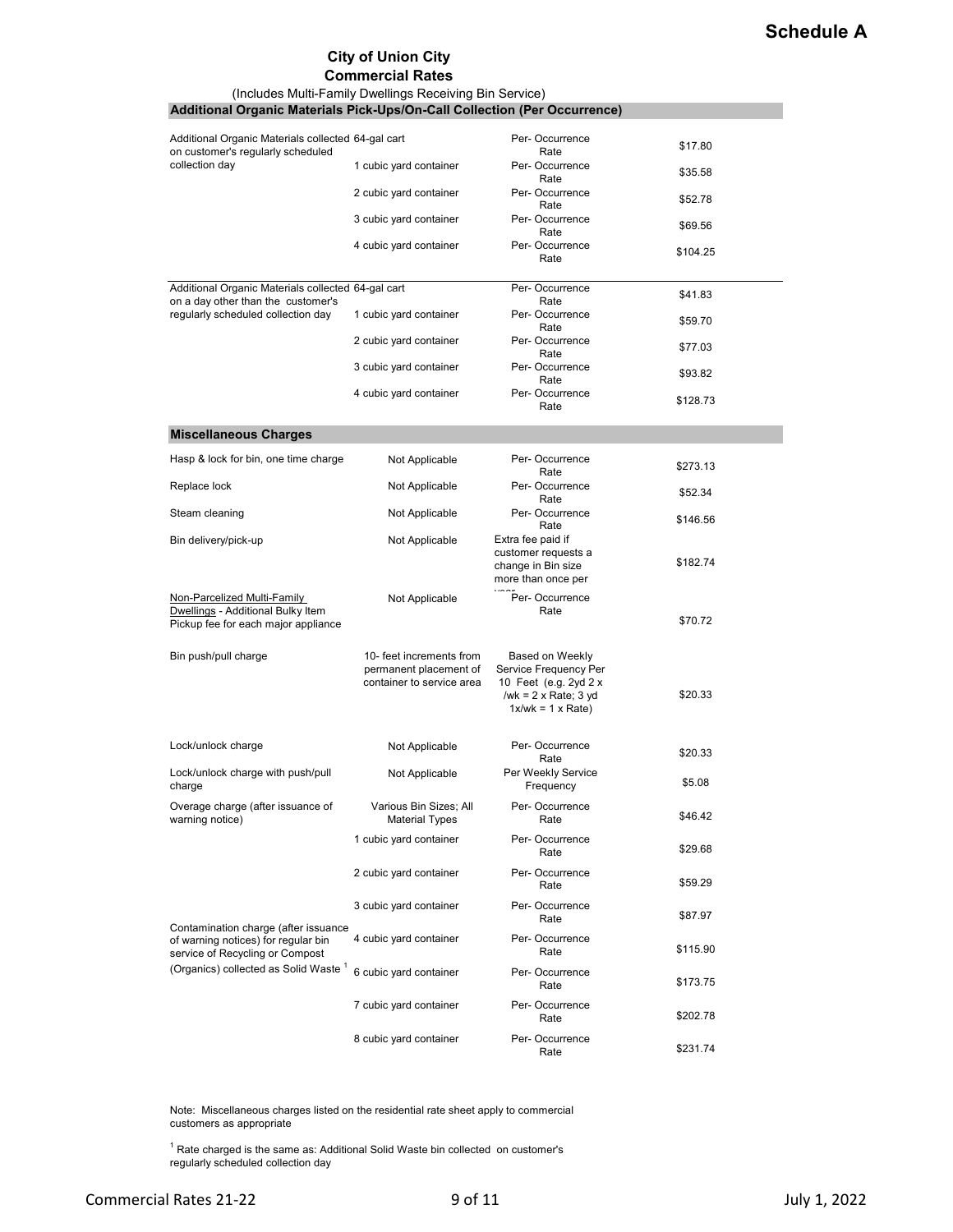#### **City of Union City Drop-Box Rates**

| Type of Service                                | Receptacle                                                                                          | Rate Information                             | 2022 Rates<br>(July 1, 2022 -<br>June 30, 2023) |
|------------------------------------------------|-----------------------------------------------------------------------------------------------------|----------------------------------------------|-------------------------------------------------|
| <b>Regularly Scheduled Collection Service</b>  |                                                                                                     |                                              |                                                 |
|                                                | (Per Pull/Return Rate not including initial delivery fee which is charged separately)               |                                              |                                                 |
| Solid waste                                    | 6 cubic yard drop box                                                                               | Per Pull/Return Rate                         | \$480.56                                        |
| Solid waste                                    | 14 cubic yard drop box                                                                              | Per Pull/Return Rate                         | \$480.56                                        |
| Solid waste                                    | 20 cubic yard drop box                                                                              | Per Pull/Return Rate                         | \$686.58                                        |
| Solid waste                                    | 30 cubic yard drop box                                                                              | Per Pull/Return Rate                         | \$1,016.91                                      |
| Solid waste                                    | 40 cubic yard drop box                                                                              | Per Pull/Return Rate                         | \$1,355.85                                      |
| Recyclable materials                           | 6 cubic yard drop box                                                                               | Per Pull/Return Rate                         | \$288.33                                        |
| Recyclable materials                           | 14 cubic yard drop box                                                                              | Per Pull/Return Rate                         | \$288.33                                        |
| Recyclable materials                           | 20 cubic yard drop box                                                                              | Per Pull/Return Rate                         | \$411.95                                        |
| Recyclable materials                           | 30 cubic yard drop box                                                                              | Per Pull/Return Rate                         | \$610.14                                        |
| Recyclable materials                           | 40 cubic yard drop box                                                                              | Per Pull/Return Rate                         | \$813.50                                        |
| Green waste materials                          | 6 cubic yard drop box                                                                               | Per Pull/Return Rate                         | \$408.47                                        |
| Green waste materials                          | 14 cubic yard drop box                                                                              | Per Pull/Return Rate                         | \$408.47                                        |
| Green waste materials                          | 20 cubic yard drop box                                                                              | Per Pull/Return Rate                         | \$583.59                                        |
| Green waste materials                          | 30 cubic yard drop box                                                                              | Per Pull/Return Rate                         | \$864.38                                        |
| Green waste materials                          | 40 cubic yard drop box                                                                              | Per Pull/Return Rate                         | \$1,152.46                                      |
| Organic materials                              | 6 cubic yard drop box                                                                               | Per Pull/Return Rate                         | \$408.47                                        |
| <b>On-Call Collection Service</b>              |                                                                                                     |                                              |                                                 |
|                                                | (Per Pull Rate includes delivery fee; does not including demurrage fee which is charged separately) |                                              |                                                 |
| Solid waste                                    | 6 cubic yard drop box                                                                               | Per Pull Rate                                | \$593.65                                        |
| Solid waste                                    | 14 cubic yard drop box                                                                              | Per Pull Rate                                | \$593.65                                        |
| Solid waste                                    | 20 cubic yard drop box                                                                              | Per Pull Rate                                | \$799.59                                        |
| Solid waste                                    | 30 cubic yard drop box                                                                              | Per Pull Rate                                | \$1,129.95                                      |
| Solid waste                                    | 40 cubic yard drop box                                                                              | Per Pull Rate                                | \$1,468.87                                      |
|                                                |                                                                                                     | Per Pull Rate                                |                                                 |
| Recyclable materials                           | 6 cubic yard drop box                                                                               |                                              | \$356.18                                        |
| Recyclable materials                           | 14 cubic yard drop box                                                                              | Per Pull Rate                                | \$356.18                                        |
| Recyclable materials<br>Recyclable materials   | 20 cubic yard drop box<br>30 cubic yard drop box                                                    | Per Pull Rate<br>Per Pull Rate               | \$479.76<br>\$677.97                            |
| Recyclable materials                           | 40 cubic yard drop box                                                                              | Per Pull Rate                                | \$881.33                                        |
|                                                |                                                                                                     |                                              |                                                 |
| Green waste materials                          | 6 cubic yard drop box                                                                               | Per Pull Rate                                | \$504.60                                        |
| Green waste materials                          | 14 cubic yard drop box                                                                              | Per Pull Rate                                | \$504.60                                        |
| Green waste materials                          | 20 cubic yard drop box                                                                              | Per Pull Rate<br>Per Pull Rate               | \$679.66                                        |
| Green waste materials<br>Green waste materials | 30 cubic yard drop box<br>40 cubic yard drop box                                                    | Per Pull Rate                                | \$960.46<br>\$1,248.54                          |
|                                                | Regularly Scheduled Compactor Service - Customer Owned Compactors                                   |                                              |                                                 |
|                                                | (Per Pull/Return Rate not including initial delivery fee which is charged separately)               |                                              |                                                 |
| Solid waste and organics                       |                                                                                                     | Per Pull/Return Rate                         | \$961.54                                        |
| Solid waste and organics                       | 14 cubic yard drop box<br>15 cubic yard drop box                                                    | Per Pull/Return Rate                         | \$1,030.19                                      |
| Solid waste and organics                       | 16 cubic yard drop box                                                                              | Per Pull/Return Rate                         | \$1,098.90                                      |
| Solid waste and organics                       | 20 cubic yard drop box                                                                              | Per Pull/Return Rate                         | \$1,373.61                                      |
| Solid waste and organics                       | 24 cubic yard drop box                                                                              | Per Pull/Return Rate                         | \$1,648.33                                      |
| Solid waste and organics                       | 25 cubic yard drop box                                                                              | Per Pull/Return Rate                         | \$1,717.03                                      |
| Solid waste and organics                       | 30 cubic yard drop box                                                                              | Per Pull/Return Rate                         | \$2,060.44                                      |
| Solid waste and organics                       | 38 cubic yard drop box                                                                              | Per Pull/Return Rate                         | \$2,609.89                                      |
| Solid waste and organics                       | 40 cubic yard drop box                                                                              | Per Pull/Return Rate                         | \$2,747.24                                      |
|                                                |                                                                                                     | Per Pull/Return Rate                         |                                                 |
| Recyclable materials                           | 14 cubic yard drop box<br>15 cubic yard drop box                                                    |                                              | \$576.91                                        |
| Recyclable materials                           |                                                                                                     | Per Pull/Return Rate                         | \$618.12                                        |
| Recyclable materials                           | 16 cubic yard drop box                                                                              | Per Pull/Return Rate                         | \$659.33                                        |
| Recyclable materials<br>Recyclable materials   | 20 cubic yard drop box<br>24 cubic yard drop box                                                    | Per Pull/Return Rate                         | \$824.18                                        |
|                                                | 25 cubic yard drop box                                                                              | Per Pull/Return Rate                         | \$989.00                                        |
| Recyclable materials<br>Recyclable materials   | 30 cubic yard drop box                                                                              | Per Pull/Return Rate                         | \$1,030.20                                      |
| Recyclable materials                           | 38 cubic yard drop box                                                                              | Per Pull/Return Rate                         | \$1,236.26                                      |
| Recyclable materials                           | 40 cubic yard drop box                                                                              | Per Pull/Return Rate<br>Per Pull/Return Rate | \$1,565.93<br>\$1,648.34                        |
| Recyclable materials                           | 42 cubic yard drop box                                                                              | Per Pull/Return Rate                         | \$1,730.77                                      |
|                                                |                                                                                                     |                                              |                                                 |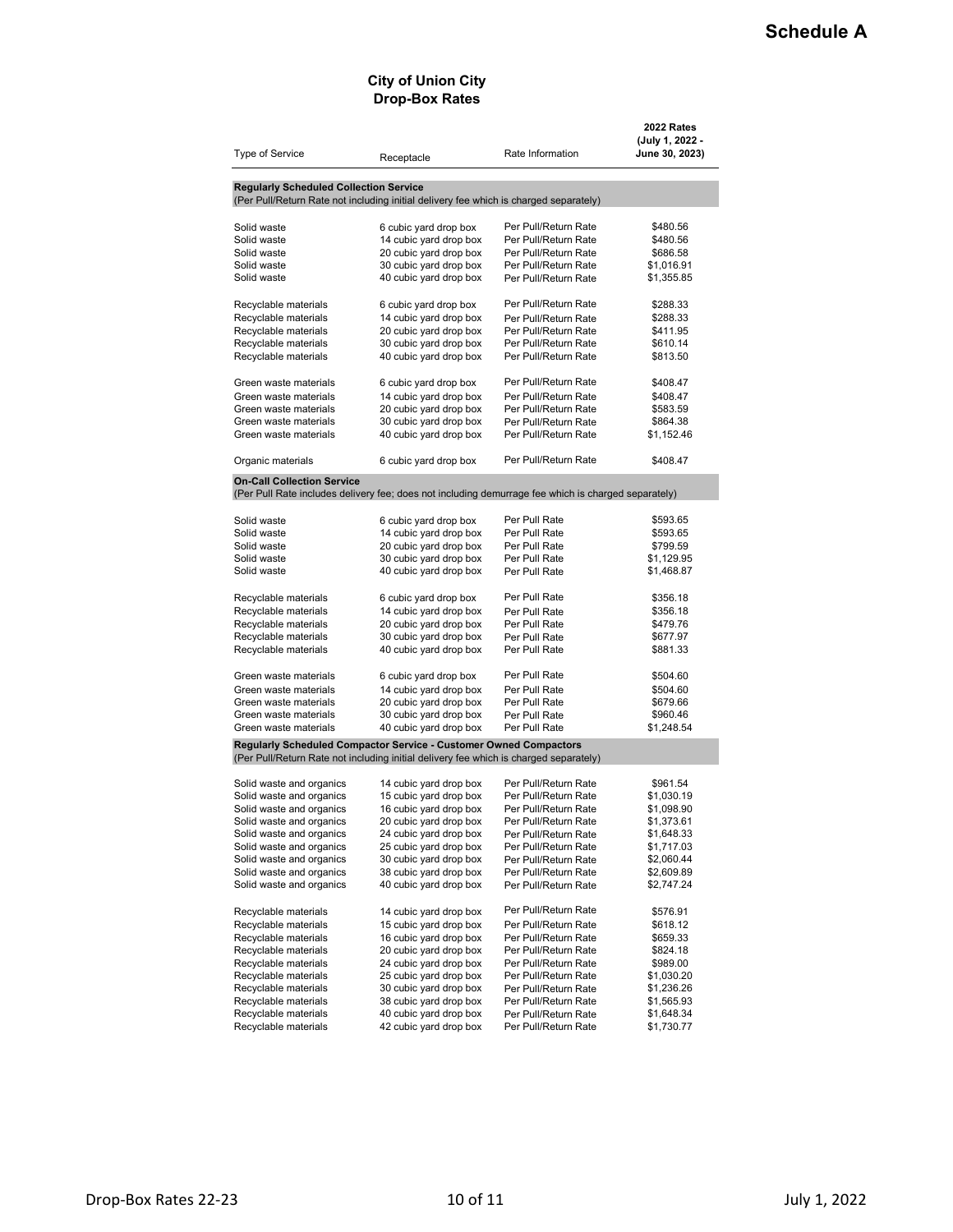#### **City of Union City Drop-Box Rates**

| Type of Service                                                                       |                                                  | Rate Information                             | 2022 Rates<br>(July 1, 2022 -<br>June 30, 2023) |
|---------------------------------------------------------------------------------------|--------------------------------------------------|----------------------------------------------|-------------------------------------------------|
|                                                                                       | Receptacle                                       |                                              |                                                 |
| Regularly Scheduled Compactor Service - Contractor-Owned Compactors                   |                                                  |                                              |                                                 |
| (Per Pull/Return Rate not including initial delivery fee which is charged separately. |                                                  |                                              |                                                 |
| Rate does not include compactor lease and/or maintenance fees.)                       |                                                  |                                              |                                                 |
|                                                                                       |                                                  |                                              |                                                 |
| Solid waste and organics                                                              | 14 cubic yard drop box                           | Per Pull/Return Rate                         | \$961.54                                        |
| Solid waste and organics                                                              | 15 cubic yard drop box                           | Per Pull/Return Rate                         | \$1,030.19                                      |
| Solid waste and organics                                                              | 16 cubic yard drop box                           | Per Pull/Return Rate                         | \$1,098.90                                      |
| Solid waste and organics                                                              | 20 cubic yard drop box                           | Per Pull/Return Rate                         | \$1,373.61                                      |
| Solid waste and organics                                                              | 24 cubic yard drop box                           | Per Pull/Return Rate<br>Per Pull/Return Rate | \$1,648.33                                      |
| Solid waste and organics<br>Solid waste and organics                                  | 25 cubic yard drop box<br>30 cubic yard drop box | Per Pull/Return Rate                         | \$1,717.03<br>\$2,060.44                        |
| Solid waste and organics                                                              | 38 cubic yard drop box                           | Per Pull/Return Rate                         | \$2,609.89                                      |
| Solid waste and organics                                                              | 40 cubic yard drop box                           | Per Pull/Return Rate                         | \$2,747.24                                      |
|                                                                                       |                                                  |                                              |                                                 |
| Recyclable materials                                                                  | 14 cubic yard drop box                           | Per Pull/Return Rate                         | \$576.91                                        |
| Recyclable materials                                                                  | 15 cubic yard drop box                           | Per Pull/Return Rate                         | \$618.12                                        |
| Recyclable materials                                                                  | 16 cubic yard drop box                           | Per Pull/Return Rate                         | \$659.33                                        |
| Recyclable materials                                                                  | 20 cubic yard drop box                           | Per Pull/Return Rate                         | \$824.18                                        |
| Recyclable materials                                                                  | 24 cubic yard drop box                           | Per Pull/Return Rate                         | \$989.00                                        |
| Recyclable materials                                                                  | 25 cubic yard drop box                           | Per Pull/Return Rate                         | \$1,030.20                                      |
| Recyclable materials                                                                  | 30 cubic yard drop box                           | Per Pull/Return Rate                         | \$1,236.26                                      |
| Recyclable materials                                                                  | 38 cubic yard drop box                           | Per Pull/Return Rate                         | \$1,565.93                                      |
| Recyclable materials                                                                  | 40 cubic yard drop box                           | Per Pull/Return Rate                         | \$1,648.34                                      |
| Recyclable materials                                                                  | 42 cubic yard drop box                           | Per Pull/Return Rate                         | \$1,730.77                                      |
| <b>Demurrage Charge</b>                                                               |                                                  |                                              |                                                 |
|                                                                                       |                                                  |                                              |                                                 |
| All Material Types                                                                    | All drop box sizes                               | Weekly Rate*                                 | \$73.90                                         |
| <b>Delivery Service</b>                                                               |                                                  |                                              |                                                 |
| All Material Types                                                                    | All drop box sizes                               | Per-Occurrence Rate for                      |                                                 |
|                                                                                       |                                                  | delivery to collection site                  | \$109.46                                        |
|                                                                                       |                                                  |                                              |                                                 |
| Overage Charge                                                                        |                                                  |                                              |                                                 |
|                                                                                       |                                                  |                                              |                                                 |
| All Material Types                                                                    | 6 cubic yard drop box                            | Per Occurrence Rate for                      |                                                 |
|                                                                                       |                                                  | Material Placed in Box In                    |                                                 |
|                                                                                       |                                                  | Excess of Drop Box                           | \$73.73                                         |
|                                                                                       |                                                  | Capacity                                     |                                                 |
|                                                                                       |                                                  |                                              |                                                 |
| All Material Types                                                                    | 14, 30, 20, 30, 40 cubic                         | Per-Cubic-Yard Rate                          |                                                 |
|                                                                                       | yard drop box                                    | For Each Yard                                | \$31.61                                         |
|                                                                                       |                                                  | in Excess of                                 |                                                 |
|                                                                                       |                                                  | Drop Box Capacity                            |                                                 |
| <b>Relocation or Cancellation Charge</b>                                              |                                                  |                                              |                                                 |
|                                                                                       |                                                  |                                              |                                                 |
| All Material Types                                                                    | All drop box sizes                               | Per-Relocation or                            |                                                 |
|                                                                                       |                                                  | <b>Cancellation Rate</b>                     | \$155.30                                        |
|                                                                                       |                                                  |                                              |                                                 |
| <b>Contamination Charge</b>                                                           |                                                  |                                              |                                                 |
| All Material Types                                                                    |                                                  |                                              |                                                 |
| Contamination charge (after                                                           | 6 cubic yard drop box                            | Per Pull/Return Rate                         | \$480.56                                        |
| issuance of warning notices) for                                                      | 14 cubic yard drop box                           | Per Pull/Return Rate                         | \$480.56                                        |
| regular bin service of Recycling                                                      | 20 cubic yard drop box                           | Per Pull/Return Rate                         | \$686.58                                        |
| or Compost (Organics)                                                                 | 30 cubic yard drop box                           | Per Pull/Return Rate                         | \$1,016.91                                      |
| collected as Solid Waste $^1$                                                         | 40 cubic yard drop box                           | Per Pull/Return Rate                         | \$1,355.85                                      |

 $1$  Rate charged is the same as: Regularly Scheduled Collection Service